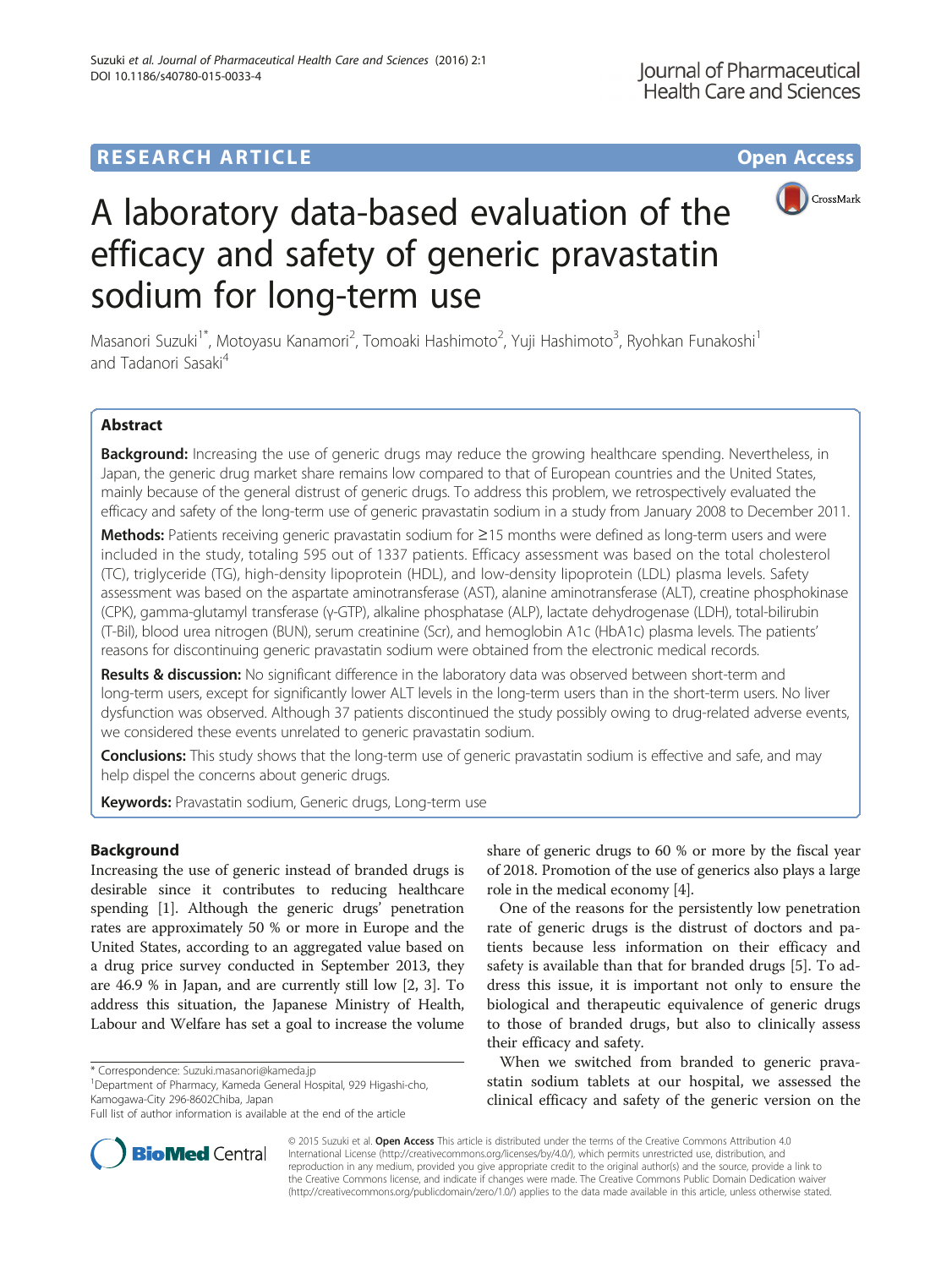basis of laboratory data and reported our findings [\[6](#page-8-0)]. In this study, which included all 1337 patients who switched to the generic pravastatin sodium tablet Maibastan® (Towa Pharmaceutical, Co., Ltd.), we demonstrated that Maibastan®'s clinical efficacy and safety were comparable to those of the branded Mevalotin® tablet (Daiichi Sankyo Co., Ltd.). However, since the study period was 6 months and the long-term use of Mevalotin® was defined as 15 months or longer [[6](#page-8-0)], the impact of Maibastan®'s longterm use on clinical efficacy and safety remains unknown. Moreover, although several clinical studies have compared and analyzed the efficacy and safety of branded and generic drugs in patients switching from branded to generic drugs, only few have investigated the clinical efficacy and safety of the long-term use of the latter [[7](#page-8-0)–[9](#page-8-0)]. Thus, in the present study, the duration of long-term use was defined as 15 months or longer [\[10](#page-8-0)], and the study period was extended to last from January 1, 2008 to December 31, 2011. All 1337 patients who had switched to Maibastan® in the previous study were followed up, and a retrospective observational study using information from electronic medical records to assess Maibastan®'s long-term use clinical efficacy and safety was conducted.

#### Design

Retrospective observational study.

#### Target patients

The present study included all 1337 patients who had switched from branded pravastatin sodium (Mevalotin® tablet) to a generic version (Maibastan® tablet) between January 1, 2008, and March 31, 2009. These patients were classified into 6 different groups: long-term continued use group, treatment discontinuation group (longterm), treatment discontinuation group (short-term), drug-change group, dose-adjustment group, and concomitant drug-change group (Fig. 1). Definition of the long-term treatment period was defined as 15 months or longer of treatment according to a clinical study on the long-term use of Mevalotin<sup>®</sup> [\[10\]](#page-8-0).

#### Exclusion criteria

Patients for whom no efficacy and safety laboratory assessment data were obtained during the short- and longterm treatment periods were excluded from the study [5. Assessment items, 2)].

#### Assessment items

#### Methods

Study period

From January 1, 2008, to December 31, 2011.

1) The number of the target patients, male-to-female ratio, mean age, and mean duration of orally administered Maibastan® tablets



after December 31, 2011. Treatment discontinuation group (long-term): Patients who discontinued the treatment between July 1 and December 31, 2011. Treatment discontinuation group (short-term): Patients who discontinued the treatment on or before July 1, 2011. Drug-change group: Patients for whom the generic drug was replaced by another drug after substitution. Dose-adjustment group: Patients for whom the dose of the generic drug was adjusted after substitution. Concomitant drug-change group: Patients whose concomitant drugs were switched after substitution. Long-term use group: A group consisting of the long-term continued use group and the treatment discontinuation group (long-term). Discontinuation/change group: A group consisting of the treatment discontinuation (short-term), drug-change, dose-adjustment, and concomitant drug-change group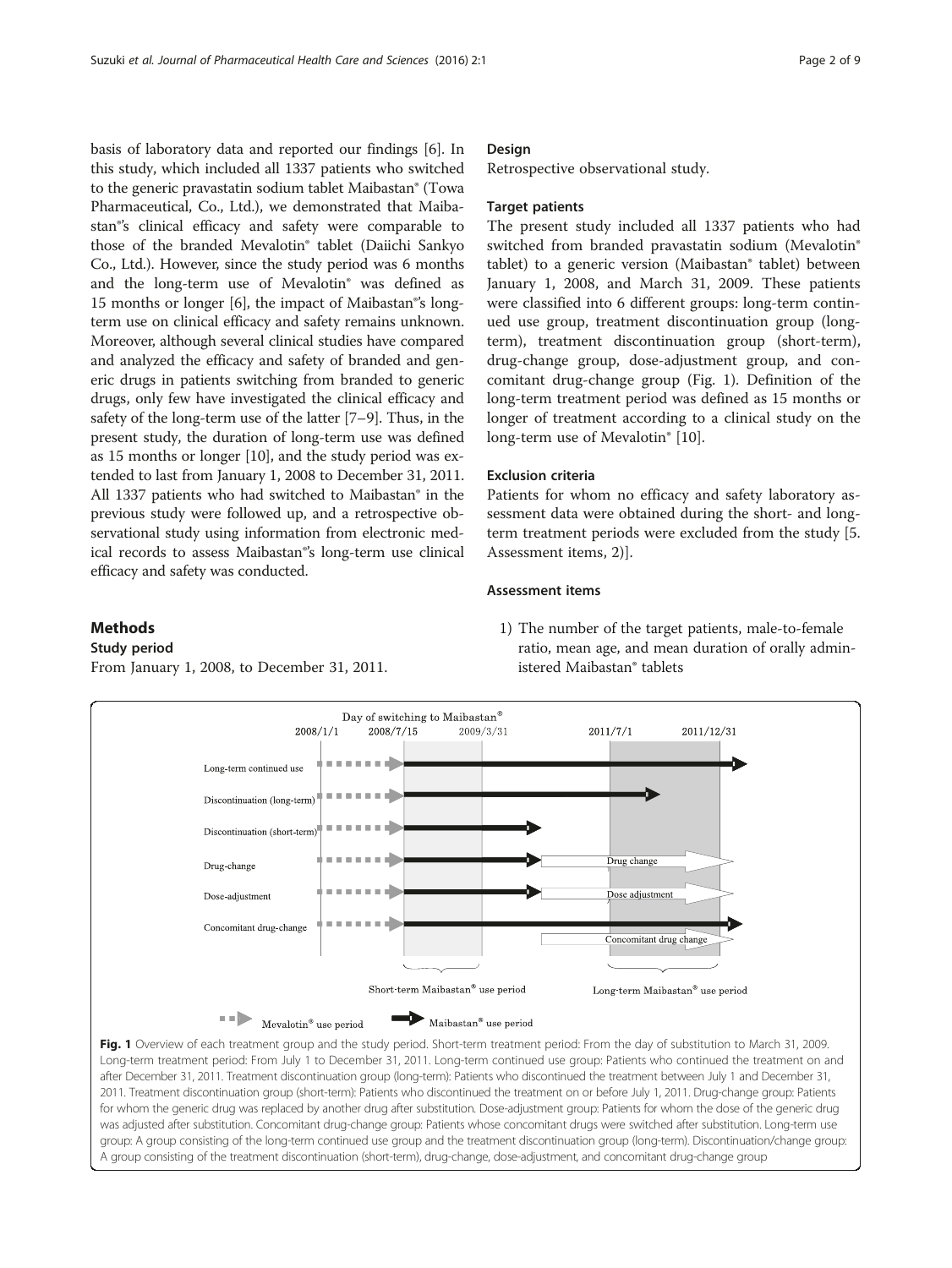2) Efficacy and safety assessment based on laboratory data

Efficacy assessment

In the long-term use group, the results of the first laboratory test during the short-term treatment period (from the day of substitution to March 31, 2009) were compared with the results of the latest laboratory test during the long-term treatment period (from July 1 to December 31, 2011) (Fig. 2). The efficacy of the long-term use of Maibastan® tablets was assessed by comparing the following laboratory data: total cholesterol (TC), triglyceride (TG), high-density lipoprotein cholesterol (HDL-C), and low-density lipoprotein cholesterol (LDL-C).

• Safety assessment

In the long-term use group, the results of the first laboratory test during the short-term treatment period (from the day of substitution to March 31, 2009) were compared with those of the last laboratory test during the long-term treatment period (from July 1 to December 31, 2011) (Fig. 2). The safety of Maibastan® tablets' long-term use was assessed by comparing the following laboratory data: aspartate aminotransferase (AST), alanine aminotransferase (ALT), creatine phosphokinase (CPK), gamma-glutamyl transferase (γ-GTP), alkaline phosphatase (ALP), lactate dehydrogenase (LDH), total bilirubin (T-Bil), blood urea nitrogen (BUN), serum creatinine (Scr), and hemoglobin A1c (HbA1c).

3) Safety assessment based on the reasons for drug discontinuation and changes

To assess the safety of Maibastan®, we reviewed the medical records to identify the reasons underlying all Maibastan® discontinuation and replacement cases and compared the cases of adverse reactions to Maibastan® with those reported for Mevalotin®. In the event of adverse reactions that had not been reported for Mevalotin® or of death, the patient data were reviewed to investigate a causal relationship with orally administered Maibastan®. The Common Terminology Criteria for Adverse Events version 4.0, Japan Clinical Oncology Group version (CTCAE, v4.0-JCOG), were used for grading of adverse reactions for the safety assessment.

#### Analytical methods

Student's t-test was used for intergroup comparison of the laboratory data. The statistical significance level was set at  $p < 0.05$ .

The study protocol was approved by the Clinical Study Screening Committee at Kameda General Hospital.

#### Results

1) Sex and age of the target patients and treatment duration of orally administered Maibastan® tablets

Of the 1337 patients who had switched from Mevalotin® to Maibastan® tablets between January 1, 2008, and March 31, 2009, 595 patients continued receiving Maibastan® for approximately 177 weeks, whereas the remaining 742 patients discontinued or changed their treatment for undefined reasons. The long-term use group consisted of 556 and 39 patients in the long-term continued use and treatment discontinuation (long-term) group, respectively (Table [1\)](#page-3-0). The discontinuation/change group consisted of 278, 329, 98, and 37 patients in the treatment discontinuation (short-term), drug-change, dose-adjustment, and concomitant drug-change group, respectively (Table [2\)](#page-3-0). The efficacy and safety assessment based on laboratory data included the 595 patients in the long-term use group, while the safety assessment based on the reasons for discontinuation and drug change included 781 patients, i.e., 742 and 39 patients in the discontinuation/ change and treatment discontinuation (long-term) group, respectively. No apparent difference was observed in the male-to-female ratio and mean age between the target patients.

- 2) Assessment of efficacy and safety based on laboratory data
- Efficacy assessment

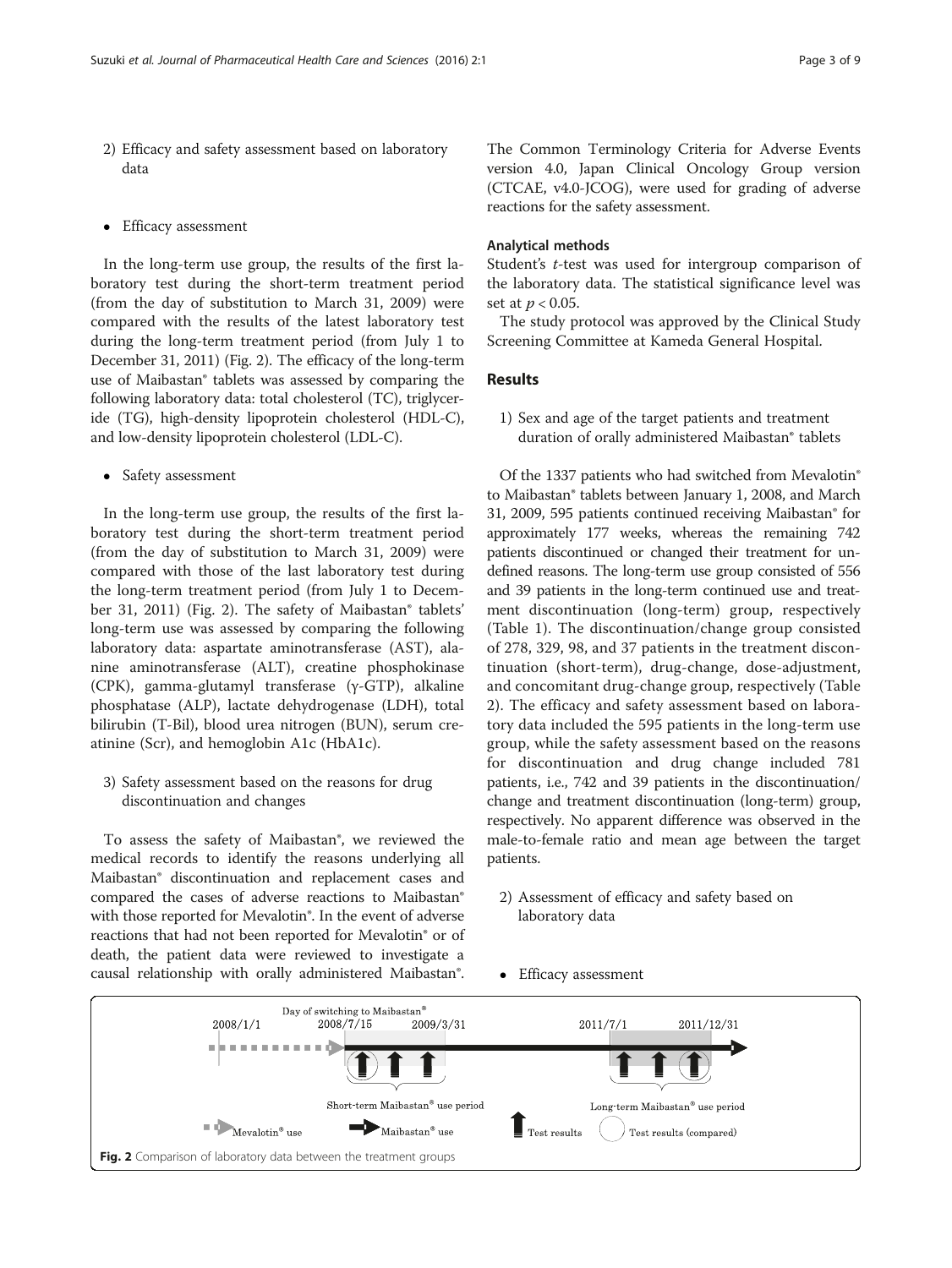|                                    | Long-term<br>continued use | Discontinuation<br>(long-term) |
|------------------------------------|----------------------------|--------------------------------|
| Patients (N)                       | 556                        | 39                             |
| Men/women (N)                      | 224/332                    | 18/21                          |
| Mean age (years)                   | $68.8 + 10.9$              | $73.8 + 11.8$                  |
| Mean treatment<br>duration (weeks) | $177 + 3.61$               | $158 + 3.54$                   |

<span id="page-3-0"></span>Table 1 Patient characteristics. (1) Long-term use group

In the long-term continued use group, no significant difference was observed in laboratory parameters between the Maibastan® tablets short- and long-term use groups (Table [3\)](#page-4-0) and in those of the treatment discontinuation group (long-term) (Table [4](#page-4-0)).

• Safety assessment

Although in the long-term continued use group, a significant decrease in ALT levels  $(p = 0.02)$  was observed between the short- and long-term use of Maibastan® tablets, no significant difference was observed in any of the other laboratory parameters (Table [3](#page-4-0)). Moreover, no significant difference in laboratory parameters was observed in the treatment discontinuation group (long-term) (Table [4\)](#page-4-0).

3) Safety assessment based on the reasons for drug discontinuation and change

Among the 39 patients in the treatment discontinuation group (long-term), the reasons for discontinuation were not clearly indicated in the medical records of 28 patients. In five patients, treatment was discontinued because of transfer to another hospital and because of death, pregnancy, poor nutritional status, and advanced age preventing chronic treatment in 3, 1, 1, and 1 patient(s), respectively.

Among the 278 patients in the treatment discontinuation group (short-term), the reasons for discontinuation were not clearly indicated in the medical records of 141 patients. In 62 patients, treatment was discontinued because of transfer to another hospital, and in 33, 21, 13, 3, 3, and 2 patients, because of death, adverse reactions, decreased LDL-C levels, poor nutritional status, patient's own request, and old age preventing chronic treatment, respectively. Among the 21 patients who discontinued treatment because of adverse reactions, eight patients presented symptoms suggestive of rhabdomyolysis, such as increased CPK levels and myalgia.

Among the 329 patients in the drug-change group, the reasons for drug change were not clearly indicated in the medical records of 187 patients. Maibastan® was replaced by other drugs because of poor LDL-C control in 116 patients (Crestor® [AstraZeneca, Inc.; 61 patients], Lipitor® [Astellas Pharma, Inc.; 54 patients], and Bezatol® [Kissei Pharmaceutical Co., Ltd.; 1 patient]) and because of poor TG control in 9 patients (Crestor®, Lipitor®, Bezatol®, and Lipidil® [Kaken Pharmaceutical Co., Ltd.; 2 patients each] and Zetia® [Bayer AG; 1 patient]). Moreover, 1 patient switched from Maibastan® to another drug (Bezatol®) because of favorable LDL-C control. Adverse reactions caused all 16 patients to switch from the generic drug to other drugs (Lipitor® tablet in 9 patients, Crestor® and Zetia® tablet in 3 patients each, and Epadel® capsule [Mochida Pharmaceutical Co., Ltd.] in 1 patient). Nine of the patients presented symptoms suggestive of rhabdomyolysis, such as increased CPK levels, myalgia, and weakness.

Among the 98 patients in the dose-adjustment group, the reasons for drug change were not clearly indicated in

Table 2 Patient characteristics. (2) Discontinuation/change group

|                                 | Concomitant drug-change | Drug-change     | Dose-adjustment  | Discontinuation (short-term) |
|---------------------------------|-------------------------|-----------------|------------------|------------------------------|
| Patients (N)                    | 37                      | 329             | 98               | 278                          |
| Men/women (N)                   | 24/13                   | 150/179         | 44/54            | 103/175                      |
| Mean age (years)                | 66.7                    | 66.8            | 68.1             | 70.9                         |
| Mean treatment duration (weeks) | $144 \pm 3.50$          | $66.6 \pm 3.53$ | $143 \pm 3.71$   | $63.8 \pm 4.00$              |
|                                 | Age (years)             |                 | Duration (weeks) |                              |
|                                 | Mean                    | S.D.            | Mean             | S.D.                         |
| Long-term continued use         | 68.8                    | 10.9            | 177              | 3.61                         |
| Discontinuation (long-term)     | 73.8                    | 11.8            | 158              | 3.54                         |
| Concomitant drug-change         | 66.7                    | 11.0            | 144              | 3.50                         |
| Drug-change                     | 66.8                    | 11.1            | 66.6             | 3.53                         |
| Dose-adjustment                 | 68.1                    | 11.2            | 143              | 3.71                         |
| Discontinuation (short-term)    | 70.9                    | 12.5            | 63.8             | 4.00                         |
| .                               |                         |                 |                  |                              |

Standard deviation, S.D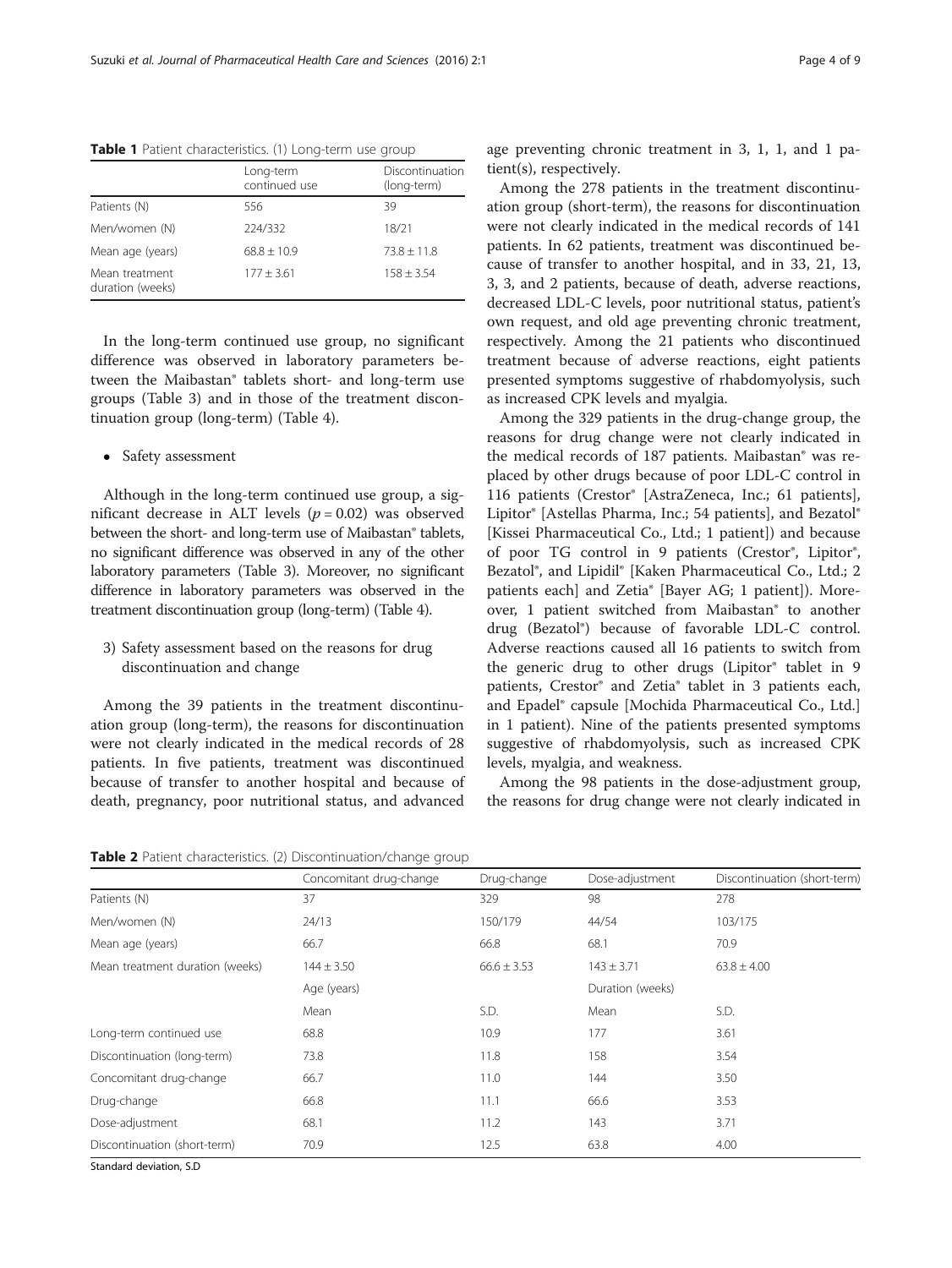|                  | Short-term treatment |       |      |     | Long-term treatment |       |      |             |            |
|------------------|----------------------|-------|------|-----|---------------------|-------|------|-------------|------------|
| Plasma parameter | Mean $\pm$ S.D.      |       |      | N   | Mean $\pm$ S.D.     |       |      | $\mathbb N$ | $p$ -value |
| TC               | 195                  | $\pm$ | 25.0 | 407 | 196                 | $\pm$ | 28.5 | 417         | 0.42       |
| TG               | 129                  | $\pm$ | 76.8 | 405 | 123                 | $\pm$ | 65.5 | 449         | 0.16       |
| HDL-C            | 60.8                 | $\pm$ | 15.6 | 388 | 61.9                | $\pm$ | 16.6 | 437         | 0.32       |
| LDL-C            | 109                  | $\pm$ | 20.1 | 239 | 112                 | $\pm$ | 24.0 | 246         | 0.06       |
| AST              | 24.2                 | $\pm$ | 12.2 | 419 | 23.2                | $\pm$ | 9.29 | 473         | 0.19       |
| ALT              | 23.1                 | $\pm$ | 21.6 | 418 | 20.4                | $\pm$ | 11.3 | 473         | 0.02       |
| <b>CPK</b>       | 112                  | $\pm$ | 86.5 | 358 | 108                 | $\pm$ | 67.9 | 395         | 0.51       |
| $Y$ -GTP         | 35.3                 | $\pm$ | 52.4 | 324 | 33.0                | $\pm$ | 35.5 | 385         | 0.50       |
| ALP              | 236                  | $\pm$ | 72.1 | 266 | 245                 | $\pm$ | 81.8 | 286         | 0.18       |
| T-Bil            | 0.66                 | $\pm$ | 0.25 | 242 | 0.67                | $\pm$ | 0.27 | 303         | 0.91       |
| LDH              | 198                  | $\pm$ | 37.4 | 372 | 196                 | $\pm$ | 39.1 | 417         | 0.48       |
| <b>BUN</b>       | 17.0                 | $\pm$ | 8.78 | 384 | 17.6                | $\pm$ | 8.39 | 461         | 0.27       |
| Scr              | 0.87                 | $\pm$ | 0.55 | 413 | 0.91                | $\pm$ | 0.74 | 478         | 0.40       |
| HbA1c            | 6.26                 | $\pm$ | 0.83 | 308 | 6.24                | $\pm$ | 0.88 | 341         | 0.87       |

<span id="page-4-0"></span>Table 3 Assessment of efficacy and safety based on laboratory data (the long-term continual use group)

Total plasma cholesterol, TC; triglyceride, TG; high-density lipoprotein cholesterol, HDL-C; low-density lipoprotein cholesterol, LDL-C; aspartate aminotransferase, AST; alanine aminotransferase, ALT; creatine phosphokinase, CPK; gamma-glutamyl transferase, γ-GTP; alkaline phosphatase, ALP; lactate dehydrogenase, LDH; total bilirubin, T-Bil; blood urea nitrogen, BUN; serum creatinine, Scr; hemoglobin A1c, HbA1c; standard deviation, S.D

the medical records of 33 patients. In 37 patients, the doses of Maibastan® tablet were reduced because of favorable LDL-C control, and in 27 and 1 patient(s), because of poor LDL-C and TG control, respectively.

Among the 37 patients in the concomitant drugchange group, the reasons for drug change were not clearly indicated in the medical records of 17 patients. In 11 patients, other drugs were added as treatment because of poor LDL-C control (Zetia® tablet in 10 patients and Bezatol® tablet in 1 patient) and poor TG control in 9 patients (Zetia® and Bezatol® tablet in 3 patients each, Lipidil<sup>®</sup> tablet in 2 patients, and Perycit<sup>®</sup> tablet [Sanwa Kagaku Kenkyusho Co., Ltd.] in 1 patient).

During the current study period, treatment was discontinued or changed because of adverse reactions in a total of 37 patients. Among them, abnormal laboratory

Table 4 Assessment of efficacy and safety based on laboratory data (the treatment discontinuation group)

|                  | Short-term treatment |       |      |              | Long-term treatment |                 |      |    |            |
|------------------|----------------------|-------|------|--------------|---------------------|-----------------|------|----|------------|
| Plasma parameter | Mean $\pm$ S.D.      |       |      | $\mathsf{N}$ |                     | Mean $\pm$ S.D. |      |    | $p$ -value |
| TC               | 188                  | 土     | 31.2 | 31           | 179                 | 土               | 39.4 | 16 | 0.38       |
| TG               | 117                  | $\pm$ | 51.1 | 30           | 109                 | $\pm$           | 50.0 | 17 | 0.62       |
| HDL-C            | 61.4                 | $\pm$ | 22.6 | 28           | 59                  | 土               | 18.5 | 17 | 0.71       |
| LDL-C            | 102                  | $\pm$ | 19.2 | 20           | 96.6                | $\pm$           | 26.4 | 11 | 0.56       |
| AST              | 20.7                 | 土     | 7.15 | 33           | 19.6                | $\pm$           | 7.29 | 26 | 0.57       |
| ALT              | 17.6                 | $\pm$ | 9.37 | 33           | 15.3                | $\pm$           | 7.74 | 26 | 0.32       |
| <b>CPK</b>       | 81.9                 | $\pm$ | 40.1 | 30           | 83.6                | $\pm$           | 44.1 | 19 | 0.89       |
| $Y$ -GTP         | 31.7                 | $\pm$ | 37.4 | 26           | 39.1                | 土               | 42.9 | 21 | 0.53       |
| ALP              | 237                  | 土     | 69.3 | 23           | 285                 | 土               | 134  | 21 | 0.16       |
| T-Bil            | 0.76                 | 土     | 0.48 | 24           | 0.57                | 土               | 0.25 | 20 | 0.10       |
| LDH              | 190                  | $\pm$ | 35.1 | 30           | 182                 | 土               | 56.0 | 22 | 0.54       |
| <b>BUN</b>       | 16.6                 | $\pm$ | 5.46 | 35           | 19.3                | 土               | 9.33 | 27 | 0.19       |
| Scr              | 0.85                 | 土     | 0.28 | 35           | 0.91                | $\pm$           | 0.41 | 27 | 0.52       |
| HbA1c            | 6.32                 | $\pm$ | 0.95 | 22           | 6.15                | $\pm$           | 0.4  | 11 | 0.47       |

Total plasma cholesterol, TC; triglyceride, TG; high-density lipoprotein cholesterol, HDL-C; low-density lipoprotein cholesterol, LDL-C; aspartate aminotransferase, AST; alanine aminotransferase, ALT; creatine phosphokinase, CPK; gamma-glutamyl transferase, γ-GTP; alkaline phosphatase, ALP; lactate dehydrogenase, LDH; total bilirubin, T-Bil; blood urea nitrogen, BUN; serum creatinine, Scr; hemoglobin A1c, HbA1c; standard deviation, S.D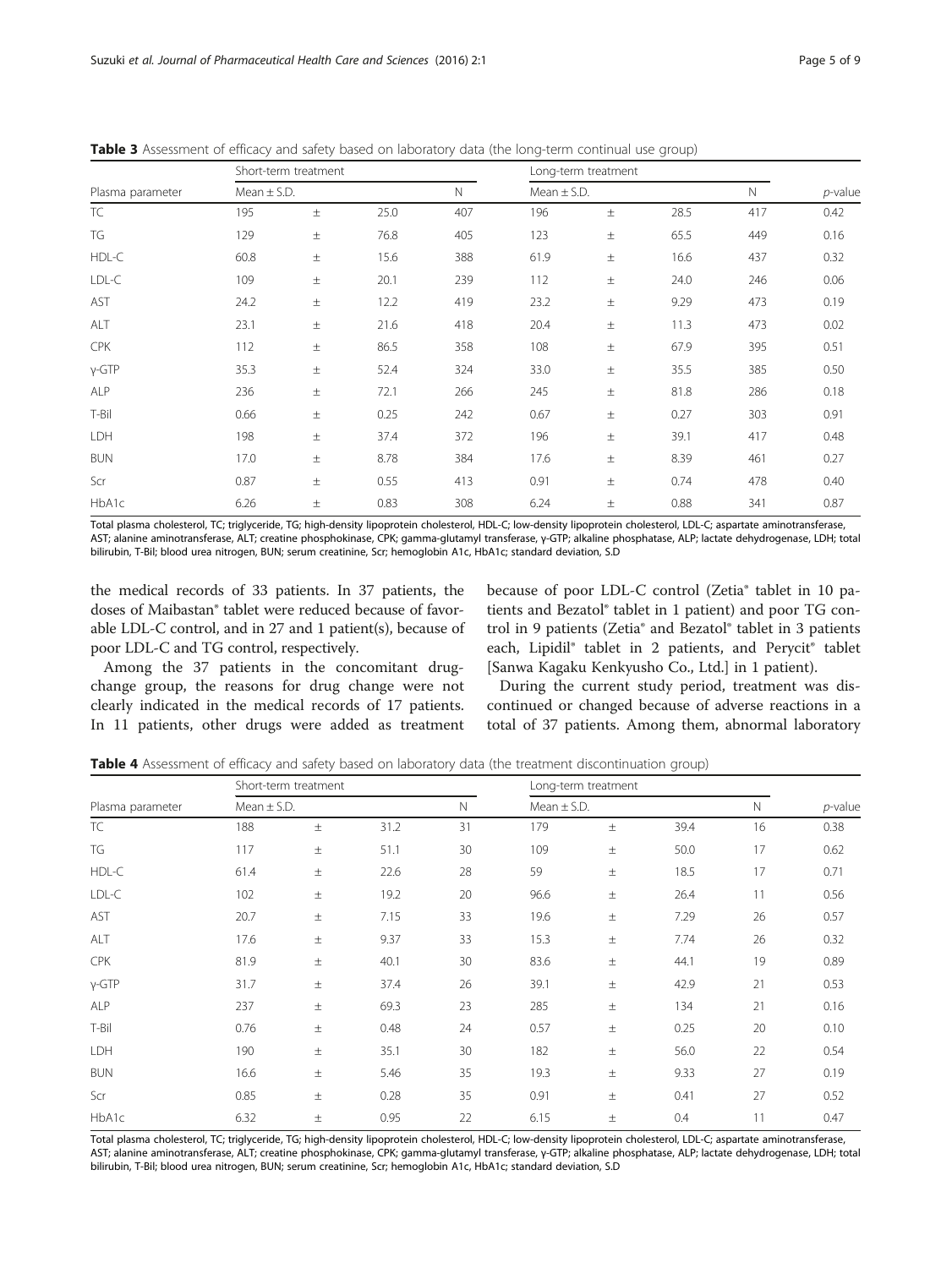data were observed in 13 patients, and 24 patients reported adverse reactions. The adverse reactions determined by abnormal laboratory data in the 13 patients were increased CPK, AST and ALT, ALP and γ-GTP and decreased Hb levels in 9, 1, 1, and 1 patient(s), respectively. Thrombocytopenia was observed in 1 patient (Table 5).

Moreover, CTCAE grade II or higher adverse reactions were observed in 2 patients with increased CPK levels (grade II and IV) and in 1 patient each with increased γ-GTP levels, decreased Hb levels, and thrombocytopenia (all were grade II). The adverse reactions reported by 24 patients were myalgia in 7, rash in 6, discomfort in 3, and myospasm in 2 patients, as well as arrhythmia, numbness, malaise, nausea, weakness, and vertigo in 1 patient each. Of these reported adverse reactions, muscle-associated adverse reactions suggestive of rhabdomyolysis (increased CPK levels, myalgia, myospasm, numbness, malaise, and weakness) accounted for a large proportion of the patients (21 out of 37).

Comparison with the reported adverse reactions to orally administered Mevalotin® revealed no apparent increase in the incidence of adverse reactions to orally administered Maibastan® tablets (Table [6\)](#page-6-0). Moreover, 3 cases of discomfort and 1 case of arrhythmia, which were not reported as adverse reactions to Mevalotin®, were examined in detail using the information in the electronic medical records (e.g., past history and concomitant drugs).

Case 1 is a 48-year-old man treated for dyslipidemia on an outpatient basis. Ten months after switching to Maibastan® tablet, he complained of discomfort, and

drug treatment was discontinued. The patient's discomfort was related to the use of Maibastan® tablet together with 2 drugs prescribed for sinusitis at another hospital (unspecified). The other concomitant drugs used were Bayaspirin® tablet (Bayer AG), Juvela® capsule (Eisai Co., Ltd.), and Foliamin® tablet (Takeda Pharmaceutical Co., Ltd.). Discontinuation of all drugs relieved the patient's discomfort.

Case 2 is a 76-year-old man treated for chronic renal failure, renal anemia, hypertension, prostatomegaly, and dyslipidemia on an outpatient basis. Two months after switching to Maibastan® tablet, he complained of discomfort, and drug treatment was discontinued. Because of discomfort, the patient discontinued the use of Urief® (Daiichi Sankyo Co. Ltd.), Maibastan®, Tenormin® (Astra-Zeneca, Inc.), and Myslee® tablet (AstraZeneca, Inc.) at his own discretion. The patient's discomfort was subsequently relieved. The use of the other concomitant drugs, Adalat® (Bayer AG) and Blopress® tablet (Takeda Pharmaceutical Co., Ltd.), was not discontinued.

Case 3 is an 88-year-old woman treated for hypothyroidism and dyslipidemia on an outpatient basis. Two months after switching to Maibastan® tablet, she complained of discomfort, and drug treatment was discontinued. Because of discomfort, the patient discontinued Maibastan® and Hachimi-jio-gan® extract tablet (Kracie Pharma, Ltd.) at her own discretion. The patient's discomfort was subsequently relieved. The use of the other concomitant drug, Thyradin-S® tablet (Takeda Pharmaceutical Co. Ltd.), was not discontinued.

Case 4 is a 66-year-old woman treated for diabetes mellitus, hypertension, and dyslipidemia on an outpatient

Table 5 Reports of adverse reactions determined by abnormal laboratory data

70 Female 16 Increased CPK 200 IU/L I 66 Female 10 Increased CPK 219 IU/L I 67 Female 40 Increased CPK 189 IU/L I 68 Female 15 Increased CPK 200 IU/L I 78 Female 4 Increased CPK 2898 IU/L IV 52 Male 12 Increased CPK 321 IU/L I 67 Male 35 Increased CPK 762 IU/L I 36 Male 4 Annual 2008 Male 4 Increased CPK 404 IU/L I 40 Male 10 Increased CPK 815 IU/L II 69 Female 4 and 10 Increased AST 49 IU/L II 41 Male 32 Shows and the Male 32 Male 10/L Increased ALT 42 IU/L I Increased ALP 376 IU/L Increased γ-GTP 194 IU/L III 65 Male 23 Decreased Hb 9.7 g/dL - 85 Female 15 Thrombocytopenia 65,000 /mL II

Age (years) Sex Treatment duration (weeks) Adverse reaction CTCAE Grade CTCAE Grade

Aspartate aminotransferase, AST; alanine aminotransferase, ALT; creatine phosphokinase, CPK; gamma-glutamyl transferase, γGTP; alkaline phosphatase, ALP; hemoglobin, Hb; The Common Terminology Criteria for Adverse Events, CTCAE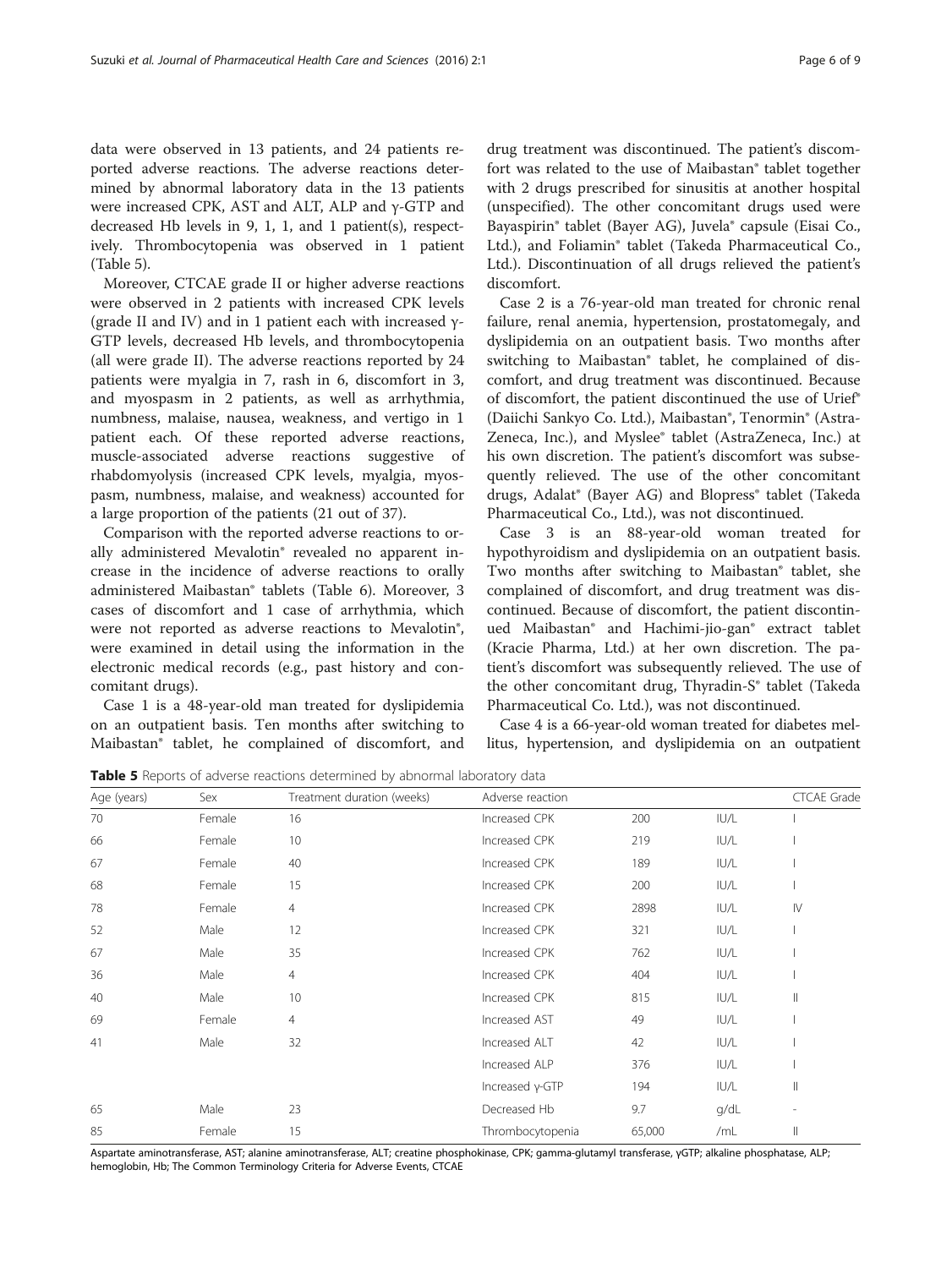Creatine phosphokinase, CPK; gamma-glutamyl transferase, γ-GTP; alkaline phosphatase, ALP; aspartate aminotransferase, AST; alanine aminotransferase, ALT; hemoglobin, Hb

basis. Twenty months after switching to Maibastan® tablet, she complained of a racing pulse, and treatment was discontinued. This patient discontinued Maibastan® tablet at her own discretion and her symptom was subsequently relieved. The use of the concomitant drugs Olmetec® (Daiichi Sankyo Co., Ltd.) and Fastic® tablet (Mochida Pharmaceutical Co., Ltd.) was not discontinued (Table 7).

Adverse

Course

#### **Discussion**

Efficacy and safety assessment based on laboratory data included those of the patients in the long-term use group, which consisted of 556 patients in the long-term continued use and 39 patients in the treatment discontinuation (long-term) group. Regarding the efficacy in the long-term continued use group, no statistically significant difference was observed between the first TC, TG, HDL-C, and LDL-C levels measured during the short-term use of Maibastan® tablets and those of the last measured during the long-term treatment period. Furthermore, no significant difference between these parameters was observed in the treatment discontinuation group (long-term). Thus, it was assumed that the effects of the long-term use of Maibastan® tablets were similar to those of Mevalotin® tablets.

Similarly, regarding the safety assessment in the longterm continued use group, no statistically significant difference was observed between the first AST, ALT, CPK, γ-GTP, ALP, LDH, T-Bil, BUN, Scr, and HbA1c levels measured during the short-term use of Maibastan® tablet period and those of the last measurement during the long-term treatment period, except for the ALT levels. While the ALT levels were significantly lower in the Maibastan® tablet long-term use group than those in the short-term use group, the levels did not fluctuate throughout the long-term treatment period. A recent report from the Greek Atorvastatin and Coronary Heart Disease Evaluation (GREACE) study indicated that the use of statins in patients with a fatty liver improved liver function and reduced cardiovascular events [\[11\]](#page-8-0). As for the reason for the decreased ALT levels, the report also suggested that the inhibitory action of Maibastan® against hepatic 3-methylglutaryl coenzyme A (HMG-CoA) reductase

Table 7 Cases of adverse reactions that have not been reported for the branded drug

| AUVEISE<br>reaction | COUISE                                                                                                                                                                                                                                                                                     |
|---------------------|--------------------------------------------------------------------------------------------------------------------------------------------------------------------------------------------------------------------------------------------------------------------------------------------|
| <b>Discomfort</b>   | A 48-year-old man complained of discomfort after receiving Maibastan® for 10 months, and the treatment was discontinued. Before<br>symptom onset, the concomitant drugs had not been changed. Discontinuation of Maibastan® and the concomitant drugs* resulted<br>in symptom relief.      |
|                     | *Bayaspirin®, Juvela®, Foliamin®, Erythrocin®, and Mucodyne®                                                                                                                                                                                                                               |
|                     | A 76-year-old man complained of discomfort after receiving Maibastan® for 2 months, and the treatment was discontinued. Before<br>symptom onset, the concomitant drugs* had not been changed. Discontinuation of Maibastan®, Urief®, Tenormin®, and Myslee®<br>resulted in symptom relief. |
|                     | *Urief®, Tenormin®, Myslee®, Adalat®, and Blopress®                                                                                                                                                                                                                                        |
|                     | An 88-year-old woman complained of discomfort after receiving Maibastan® for 2 months, and drug treatment was changed to<br>Epadel®. Before symptom onset, the concomitant drugs* had not been changed. Discontinuation of Maibastan® and Hachimi-jio-gan®<br>resulted in symptom relief.  |
|                     | *Thyradin S® and Hachimi-jio-gan®                                                                                                                                                                                                                                                          |
| Arrhythmia          | A 66-year-old woman complained of the sensation of having a racing pulse after receiving Maibastan® for 20 months, and the<br>treatment was discontinued. Before symptom onset, the concomitant drugs* had not been changed. Discontinuation of Maibastan®<br>resulted in symptom relief.  |
|                     | *Olmetec® and Fastic®                                                                                                                                                                                                                                                                      |

<span id="page-6-0"></span>Table 6 Comparison of adverse reactions reported for the branded and generic drugs

| Adverse reaction                | Case           | Present study | Package insert<br>Incidence (%) |  |
|---------------------------------|----------------|---------------|---------------------------------|--|
|                                 | (N)            | Incidence (%) |                                 |  |
| Increased CPK                   | 9              | 0.67          | Unknown                         |  |
| Myalgia                         | 7              | 0.52          | Unknown                         |  |
| Rash                            | 6              | 0.45          | $0.1 - 1$                       |  |
| Discomfort                      | 3              | 0.22          | No documentation                |  |
| Myospasm                        | $\overline{2}$ | 0.15          | < 0.1                           |  |
| Arrhythmia                      | 1              | 0.07          | No documentation                |  |
| Increased ALP and $\gamma$ -GTP | 1              | 0.07          | $0.1 - 1$                       |  |
| Numbness                        | 1              | 0.07          | < 0.1                           |  |
| Malaise                         | 1              | 0.07          | < 0.1                           |  |
| Nausea                          | 1              | 0.07          | < 0.1                           |  |
| Increased AST and ALT           | 1              | 0.07          | Unknown                         |  |
| Thrombocytopenia                | 1              | 0.07          | Unknown                         |  |
| Anemia (decreased Hb)           | 1              | 0.07          | Unknown                         |  |
| Weakness                        |                | 0.07          | Unknown                         |  |
| Vertigo                         | 1              | 0.07          | Unknown                         |  |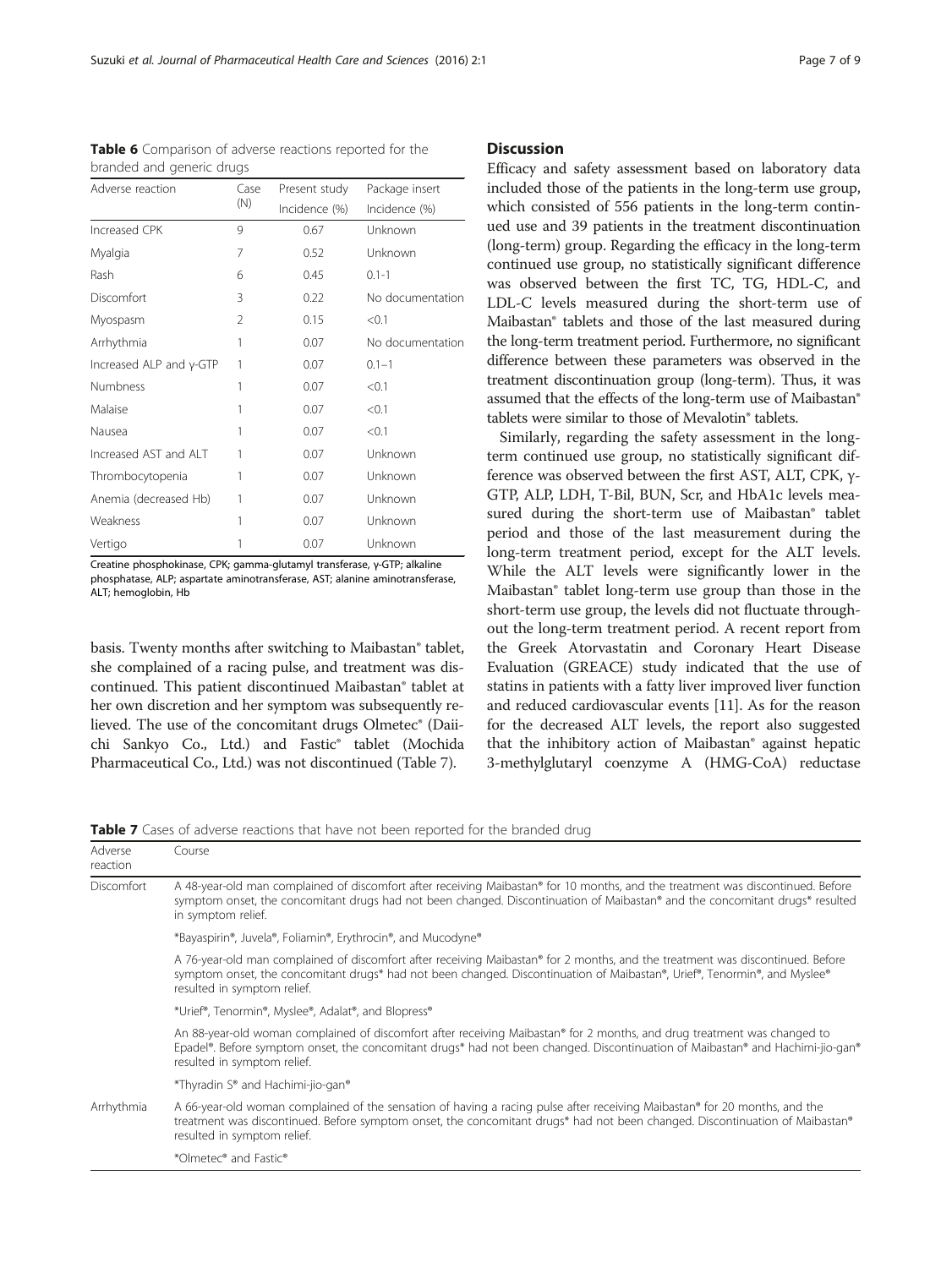reduced stress, such as a fatty liver, affecting liver function. A similar comparison of the laboratory parameter values in the treatment discontinuation group showed no significant differences.

For the safety assessment, review of the patients' medical records identified the reasons underlying all cases of drug discontinuation and change during the current study period. Detailed review of the medical records containing no documented reasons revealed the absence of patients' complaints about symptoms suggestive of adverse reactions, abnormal laboratory data during treatment, or adverse events, such as death.

Next, to investigate the safety of the long-term use of Maibastan® tablets, the medical records of patients who had died or had adverse reactions were reviewed in detail. Among all the 36 patients who had died, drug discontinuation and change were suspected to be caused by primary diseases, and it was assumed that there was no causal relationship with the oral administration of Maibastan® tablets. In the drug discontinuation and change due to adverse reactions cases, Maibastan® tablet was considered responsible for each adverse reaction. Indeed, 21 out of the 37 cases showed muscle-associated symptoms suggestive of rhabdomyolysis (increased CPK levels, myalgia, myospasm, numbness, malaise, and weakness). However, these findings were derived from pravastatin sodium preparations and may be considered Maibastan® tablet-unrelated adverse reactions. Moreover, the adverse reactions observed in 12 out of the 37 cases, which included rash, increased ALP and γ-GTP levels, nausea, hepatopathy, thrombocytopenia, decreased Hb levels, and vertigo, were also reported for the branded drug (Mevalotin®), and no apparent increase in their incidence was observed. Thus, these adverse reactions may also be considered Maibastan® tablet-unrelated. Because discomfort (case 1, 2, and 3) and arrhythmia (case 4), which were observed in the remaining 4 cases, had not been reported in the adverse reaction reports for the branded drug, we investigated whether these adverse reactions were specific to Maibastan® tablet treatment. Although discomfort was relieved in these 3 cases(case 1, 2, and 3) after discontinuation of Maibastan® tablet, this adverse reaction may not be specific to the tablet: the patients were taking several oral drugs and had comorbidities associated with poor physical conditions, such as sinusitis, renal anemia, and hypothyroidism. Although the symptom(case 4) was relieved after discontinuation of Maibastan® tablet only, it has been reported that arrhythmic symptoms, such as extrasystole, are detected in approximately 3.8 % of healthy people, and that the incidence of such symptoms is higher in patients with hypertension [[12](#page-8-0), [13](#page-8-0)]. Because the patient of case 4 had concomitant hypertension, it cannot be ruled out that the racing pulse she experienced was caused by transient extrasystole. Thus, this symptom may not be a Maibastan® tabletspecific adverse reaction. According to the findings described above, it is assumed that Maibastan® tablet may be safely used for long-term treatment.

We previously conducted questionnaire surveys on generic drugs among doctors, nurses, and pharmacists at our hospital and found that several healthcare professionals had concerns about the limited amount of information on clinical efficacy and adverse reactions [\[14, 15\]](#page-8-0). Although several studies have examined the efficacy and safety of generic drugs, the number of studies focusing on individual drugs and the amount of information provided by such studies has not been sufficient to eliminate this concern. Some studies have also assessed the efficacy and safety of generic pravastatin sodium tablets. However, in several of these studies, less than 100 cases were evaluated, and the duration of generic drug treatment lasted for 3 months or less; even the longest duration lasted 6 months at most [[16](#page-8-0)–[19\]](#page-8-0). Drugs for the treatment of chronic diseases are often orally administered for many years. Especially, for dyslipidemia, strict long-term lipid control is necessary for the primary and secondary prevention of cardiovascular events. Thus, studies on the efficacy and safety of longterm drug use are highly useful information sources. The present study provides results on the efficacy and safety of a generic drug based on the assessment of a sufficient number of cases and sufficient treatment duration. The proliferation of generic drugs is highly desired to reduce healthcare spending. However, the major future tasks are not only to ensure their bioequivalence with branded drugs, but also to increase data provision on generic drug efficacy and safety by conducting clinical studies. In these tasks, pharmacists are essential since they are drug specialists. Therefore, pharmacists should be actively involved through pharmacist-led clinical assessments of generic drugs. The present study may have large clinical significance for the efficacy and safety assessment of the longterm use of generic drugs.

#### Conclusion

This study shows that the long-term use of generic pravastatin sodium is effective and safe, and may help dispel the concerns about generic drugs.

#### Competing interests

The authors declare that they have no conflicts of interest.

#### Authors' contributions

All authors conceived the study. MS, MK carried out the acquisition of patient data and designed the study and analyses. All authors read and approved the final manuscript.

#### Acknowledgements

We would like to appreciate TOWA Pharmaceutical Co., ltd for advices about statistical analysis.

#### Author details

<sup>1</sup>Department of Pharmacy, Kameda General Hospital, 929 Higashi-cho Kamogawa-City 296-8602Chiba, Japan. <sup>2</sup>Postgraduate Education Center